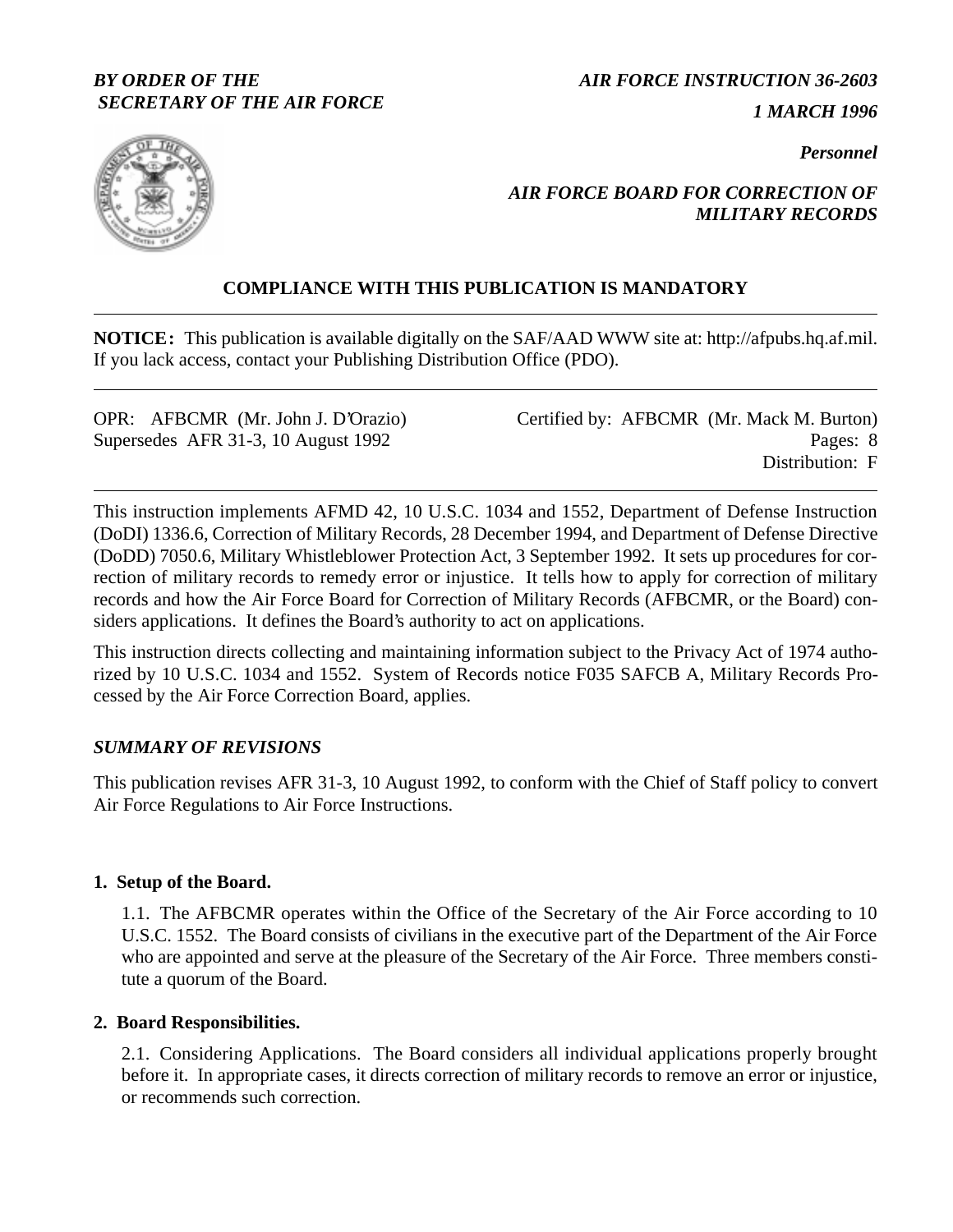<span id="page-1-0"></span>2.2. Recommending Action. When an applicant alleges reprisal under the Military Whistleblowers Protection Act, 10 U.S.C. 1034, the Board may recommend to the Secretary of the Air Force that disciplinary or administrative action be taken against those responsible for the reprisal.

2.3. Deciding Cases. The Board normally decides cases on the evidence of the record. It is not an investigative body. However, the Board may, in its discretion, hold a hearing or call for additional evidence or opinions in any case.

# **3. Application Procedures.**

3.1. Who May Apply:

- In most cases, the applicant is a member or former member of the Air Force, since the request is personal to the applicant and relates to his or her military records.
- An applicant with a proper interest may request correction of another person's military records when that person is incapable of acting on his or her own behalf, is missing, or is deceased. Depending on the circumstances, a child, spouse, parent or other close relative, an heir, or a legal representative (such as a guardian or executor) of the member or former member may be able to show a proper interest. Applicants will send proof of proper interest with the application when requesting correction of another person's military records.

3.2. Getting Forms. Applicants may get a DD Form 149, "Application for Correction of Military Record Under the Provisions of Title 10, U.S.C., Section 1552," and Air Force Pamphlet 36-2607, "Applicants' Guide to the Air Force Board for Correction of Military Records (AFBCMR)," from:

- Any Air Force Military Personnel Flight (MPF) or publications distribution office.
- Most veterans' service organization.
- The Air Force Review Boards Office, SAF/MIBR, 550 C Street West, Suite 40, Randolph AFB TX 78150-4742.
- The AFBCMR, 1535 Command Drive, EE Wing 3rd Floor, Andrews AFB MD 20331-7002.
- 3.3. Preparation. Before applying, applicants should:
	- Review Air Force Pamphlet 36-2607.
	- Discuss their concerns with MPF, finance office, or other appropriate officials. Errors can often be corrected administratively without resort to the Board.
	- Exhaust other available administrative remedies (otherwise the Board may return the request without considering it).

3.4. Submitting the Application. Applicants should complete all applicable sections of the DD Form 149, including at least:

- The name under which the member served.
- The member's social security number or Air Force service number.
- The applicant's current mailing address.
- The specific records correction being requested.
- Proof of proper interest if requesting correction of another person's records.
- The applicant's signature.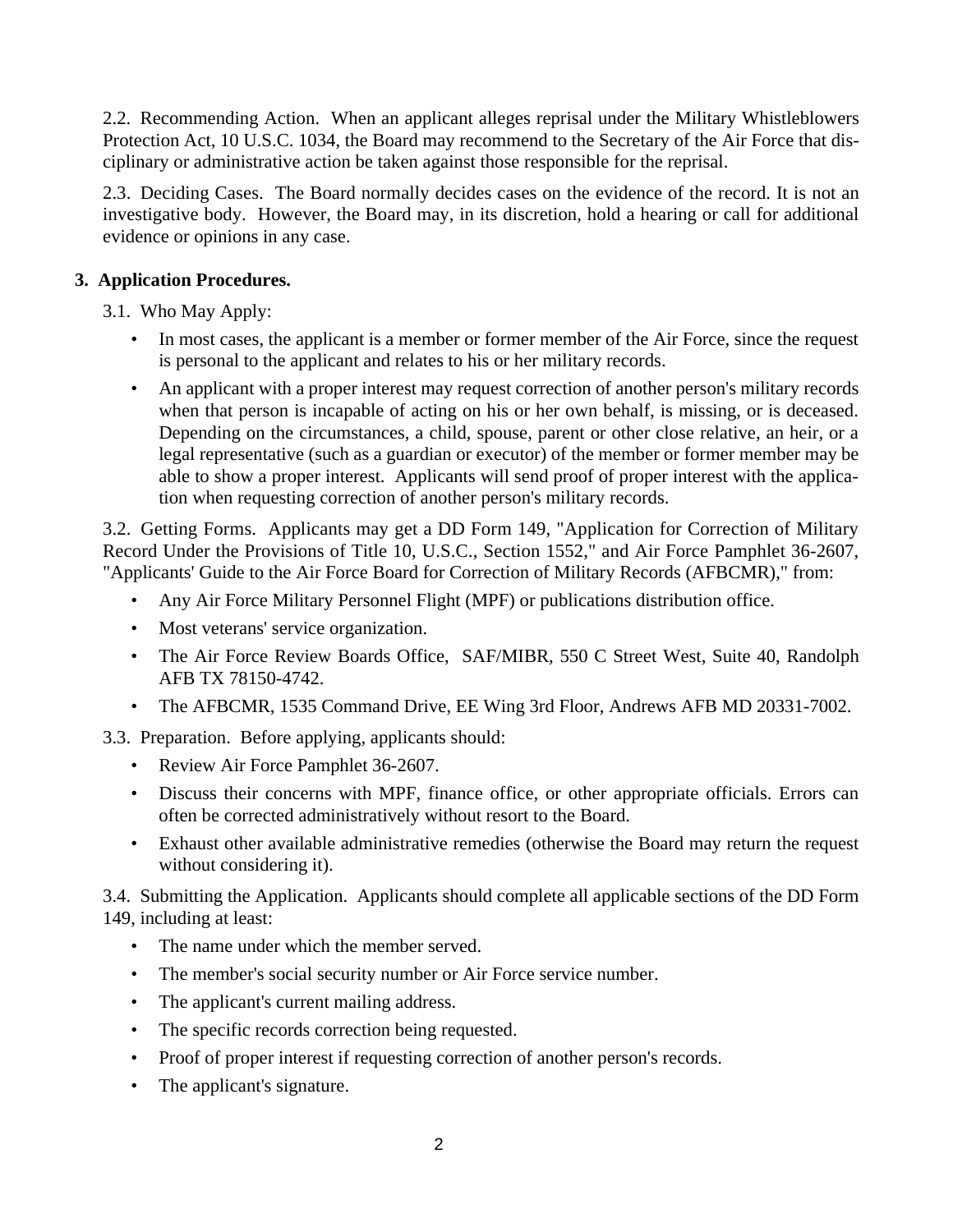<span id="page-2-0"></span>3.4.1. Applicants should mail the original signed DD Form 149 and any supporting documents to the Air Force address on the back of the form.

3.5. Meeting Time Limits. Ordinarily, applicants must file an application within 3 years after the error or injustice was discovered, or, with due diligence, should have been discovered. An application filed later is untimely and may be denied by the Board on that basis.

3.5.1. The Board may excuse untimely filing in the interest of justice.

3.5.2. If the application is filed late, applicants should explain why it would be in the interest of justice for the Board to waive the time limits.

3.6. Stay of Other Proceedings. Applying to the AFBCMR does not stay other proceedings.

3.7. Counsel Representation. Applicants may be represented by counsel, at their own expense.

3.7.1. The term "counsel" includes members in good standing of the bar of any state, accredited representatives of veterans' organizations recognized under 38 U.S.C. 3402, and other persons determined by the Executive Director of the Board to be competent to represent the interests of the applicant.

3.7.2. See DoDD 7050.6 for special provisions for counsel in cases processed under 10 U.S.C. 1034.

3.8. Page Limitations on Briefs. Briefs in support of applications:

- May not exceed 25 double-spaced typewritten pages.
- Must be typed on one side of a page only with not more than 12 characters per inch.
- Must be assembled in a manner that permits easy reproduction.

3.8.1. Responses to advisory opinions must not exceed 10 double-spaced typewritten pages and meet the other requirements for briefs.

3.8.2. These limitations do not apply to supporting documentary evidence.

3.8.3. In complex cases and upon request, the Executive Director of the Board may waive these limitations.

3.9. Withdrawing Applications. Applicants may withdraw an application at any time before the Board's decision. Withdrawal does not stay the 3-year time limit.

### **4. Board Actions.**

4.1. Board Information Sources. The applicant has the burden of providing sufficient evidence of probable material error or injustice. However, the Board:

- May get additional information and advisory opinions on an application from any Air Force organization or official.
- May require the applicant to furnish additional information necessary to decide the case.

4.1.1. Applicants will normally be given an opportunity to review and comment on advisory opinions and additional information obtained by the Board.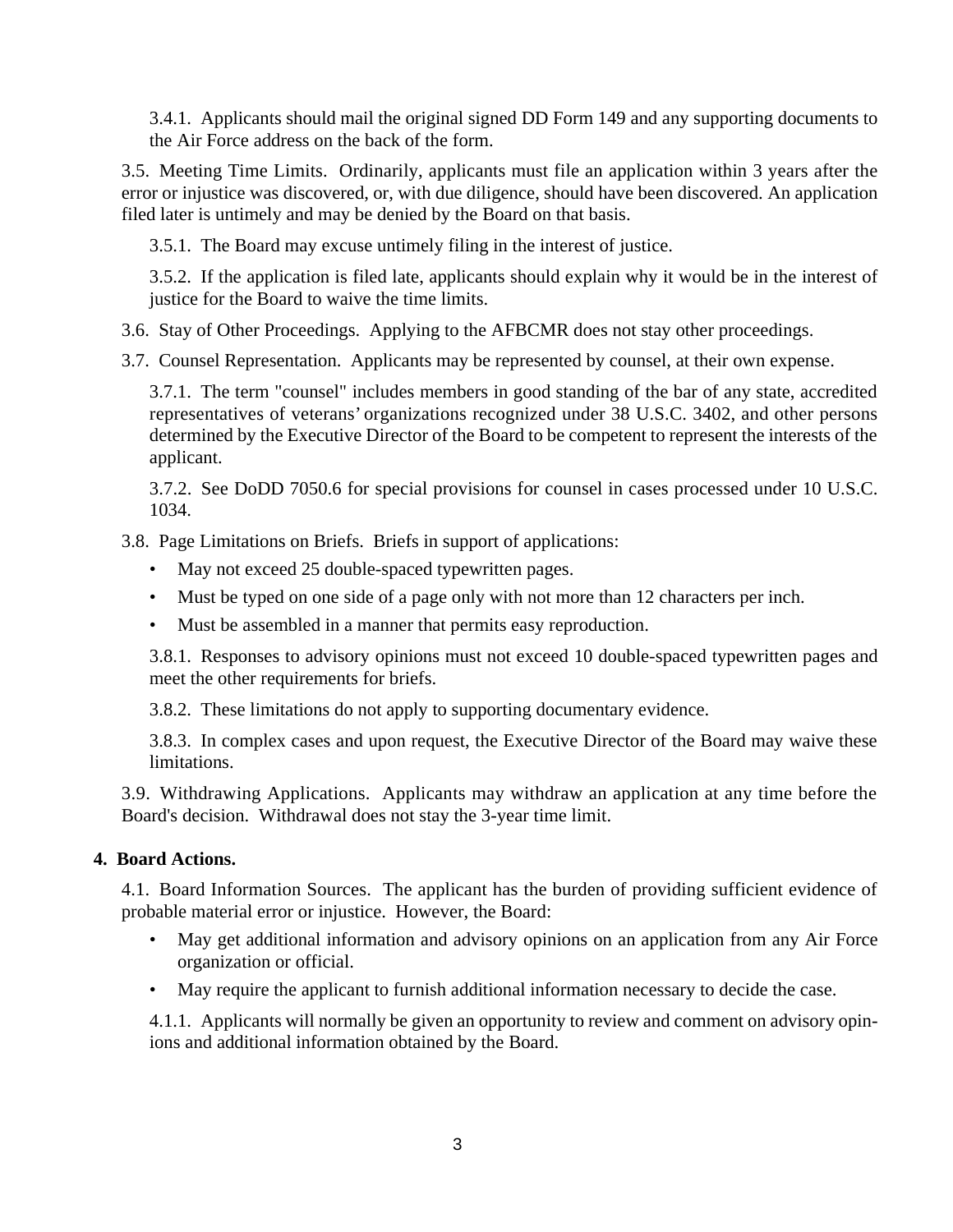4.2. Consideration by the Board. A panel consisting of at least three board members considers each application. One panel member serves as its chair. The panel's actions and decisions constitute the actions and decisions of the Board.

4.2.1. The panel may decide the case in executive session or authorize a hearing. When a hearing is authorized, the procedures in paragraph **4.4.** apply.

4.3. Board Deliberations. Normally only members of the Board and Board staff will be present during deliberations. The panel chair may permit observers for training purposes or otherwise in furtherance of the functions of the Board.

4.4. Board Hearings. The Board in its sole discretion determines whether to grant a hearing. Applicants do not have a right to a hearing before the Board.

4.4.1. The Executive Director will notify the applicant or counsel, if any, of the time and place of the hearing. Written notice will be mailed 30 days in advance of the hearing unless the notice period is waived by the applicant. The applicant will respond not later than 15 days before the hearing date, accepting or declining the offer of a hearing and, if accepting, provide information pertaining to counsel and witnesses. The Board will decide the case in executive session if the applicant declines the hearing or fails to appear.

4.4.2. When granted a hearing, the applicant may appear before the Board in person, represented by counsel, or in person with counsel and may present witnesses. It is the applicant's responsibility to notify witnesses, arrange for their attendance at the hearing, and pay any associated costs.

4.4.3. The panel chair conducts the hearing, maintains order, and ensures the applicant receives a full and fair opportunity to be heard. Formal rules of evidence do not apply, but the panel observes reasonable bounds of competency, relevancy, and materiality. Witnesses other than the applicant will not be present except when testifying. Witnesses will testify under oath or affirmation. A recorder will record the proceedings verbatim. The chair will normally limit hearings to 2 hours but may allow more time if necessary to ensure a full and fair hearing.

4.4.4. Additional provisions apply to cases processed under 10 U.S.C. 1034. See DoDD 7050.6.

4.5. The Board will not deny or recommend denial of an application on the sole ground that the issue already has been decided by the Secretary of the Air Force or the President of the United States in another proceeding.

4.6. Board Decisions. The panel's majority vote constitutes the action of the Board. The Board's decision will be in writing and will include determinations on the following issues:

- Whether the provisions of the Military Whistleblowers Protection Act apply to the application. This determination is needed only when the applicant invokes the protection of the Act, or when the question of its applicability is otherwise raised by the evidence.
- Whether the application was timely filed and, if not, whether the applicant has demonstrated that it would be in the interest of justice to excuse the untimely filing. When the Board determines that an application is not timely, and does not excuse its untimeliness, the application will be denied on that basis.
- Whether the applicant has exhausted all available and effective administrative remedies. If the applicant has not, the application will be denied on that basis.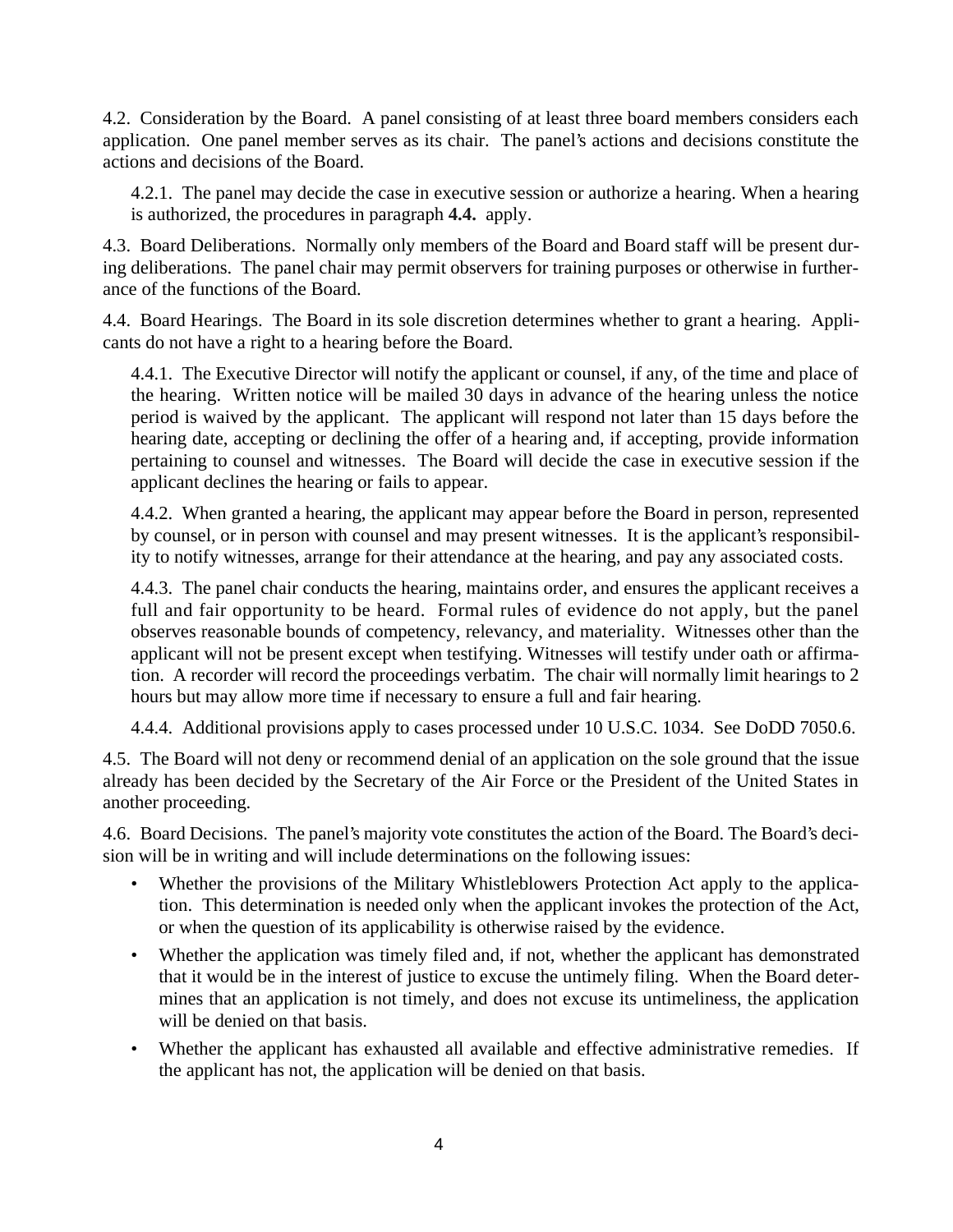- Whether the applicant has demonstrated the existence of a material error or injustice that can be remedied effectively through correction of the applicant's military record and, if so, what corrections are needed to provide full and effective relief.
- In Military Whistleblowers Protection Act cases only, whether to recommend to the Secretary of the Air Force that disciplinary or administrative action be taken against any Air Force official whom the Board finds to have committed an act of reprisal against the applicant. Any determination on this issue will not be made a part of the Board's record of proceedings and will not be given to the applicant, but will be provided directly to the Secretary of the Air Force under separate cover (paragraph **[2.2.](#page-1-0)**).

4.7. Record of Proceedings. The Board staff will prepare a record of proceedings following deliberations which will include:

- The name and vote of each Board member.
- The application.
- Briefs and written arguments.
- Documentary evidence.
- A hearing transcript if a hearing was held.
- Advisory opinions and the applicant's related comments.
- The findings, conclusions, and recommendations of the Board.
- Minority reports, if any.
- Other information necessary to show a true and complete history of the proceedings.

4.8. Minority Reports. A dissenting panel member may prepare a minority report which may address any aspect of the case.

4.9. Separate Communications. The Board may send comments or recommendations to the Secretary of the Air Force as to administrative or disciplinary action against individuals found to have committed acts of reprisal prohibited by the Military Whistleblowers Protection Act and on other matters arising from an application not directly related to the requested correction of military records. Such comments and recommendations will be separately communicated and will not be included in the record of proceedings or given to the applicant or counsel.

4.10. Final Action by the Board. The Board acts for the Secretary of the Air Force and its decision is final when it:

- Denies any application (except under 10 U.S.C. 1034)
- Grants any application in whole or part when the relief was recommended by the official preparing the advisory opinion, was unanimously agreed to by the panel, and does not involve an appointment or promotion requiring confirmation by the Senate.

4.10.1. The Board sends the record of proceedings on all other applications to the Secretary of the Air Force or his or her designee for final decision.

**5. Decision of the Secretary of the Air Force.** The Secretary may direct such action as he or she deems appropriate on each case, including returning the case to the Board for further consideration. Cases returned to the Board for further reconsideration will be accompanied by a brief statement of the reasons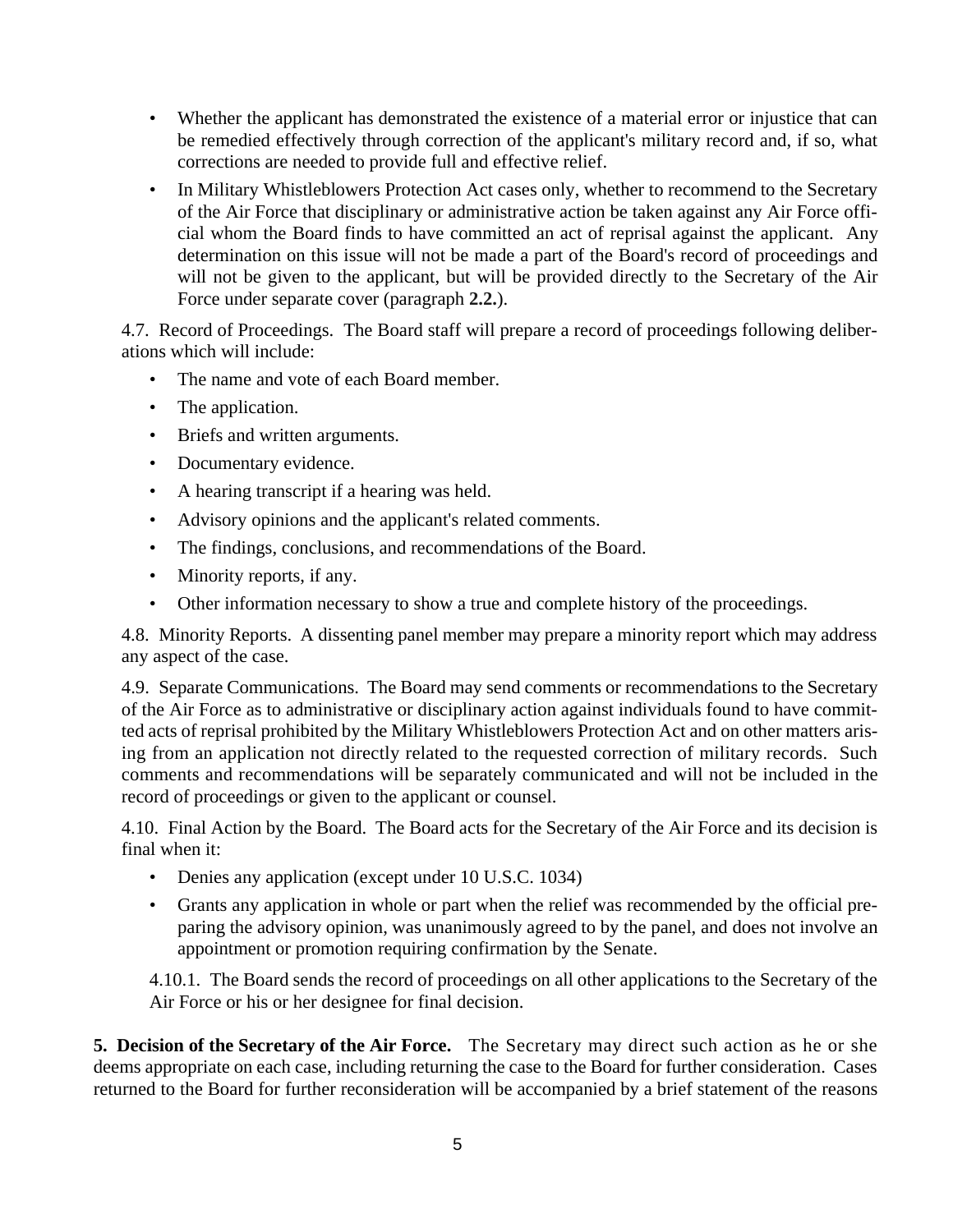for such action. If the Secretary does not accept the Board's recommendation, the decision will be in writing and will include a brief statement of the grounds for denial.

5.1. Decisions in Cases Under the Military Whistleblowers Protection Act. The Secretary will issue decisions on such cases within 180 days after receipt of the case and will, unless the full relief requested is granted, inform applicants of their right to request review of the decision by the Secretary of Defense (SecDef). Applicants will also be informed:

- Of the name and address of the official to whom the request for review must be submitted.
- That the request for review must be submitted within 90 days after receipt of the decision by the Secretary of the Air Force.
- That the request for review must be in writing and include the applicant's name, address, and telephone number; a copy of the application to the AFBCMR and the final decision of the Secretary of the Air Force; and a statement of the specific reasons the applicant is not satisfied with the decision of the Secretary of the Air Force.
- That the request must be based on the Board record; requests for review based on factual allegations or evidence not previously presented to the Board will not be considered under this paragraph but may be the basis for reconsideration by the Board under paragraph **6.**

5.2. Decisions in cases filed under section 507, Public Law 103-160. The Secretary will issue a decision within 60 days of receipt of the case of an officer who:

- Was offered the opportunity to be discharged or separated from active duty under the Voluntary Separation Incentive (VSI) or Special Separation Benefit (SSB) programs,
- Elected not to accept such discharge or separation,
- Was thereafter discharged or separated from active duty, after September 30, 1990, as a result of selection by a board convened to select officers for early separation (a "RIF board"),
- Files an application with the Board within two years of the date of separation or discharge, or one year after the publication of this AFI, whichever is later, alleging that the officer was not effectively counselled, before electing not to accept discharge or separation under the VSI/ SSB programs, concerning the officer's vulnerability to selection for involuntary discharge or separation ("RIF"), and
- Requests expedited consideration under this paragraph.

5.2.1. Upon finding of ineffective counseling, the Secretary will provide the officer with an opportunity to participate, at the officer's option, in the VSI or SSB programs or, if eligible, in an early retirement program.

5.3. In cases under paragraphs **5.1.** or **5.2.** which involve additional issues not cognizable under those paragraphs, the additional issues may be considered separately by the Board under paragraphs **[3.](#page-1-0)** and **[4.](#page-2-0)** The special time limits in paragraphs **5.1.** and **5.2.** do not apply to the decision concerning these additional issues.

**6. Reconsideration of Applications.** The Board may reconsider an application if the applicant submits newly discovered relevant evidence that was not available when the application was previously considered. The Executive Director will screen each request for reconsideration to determine whether it contains new evidence.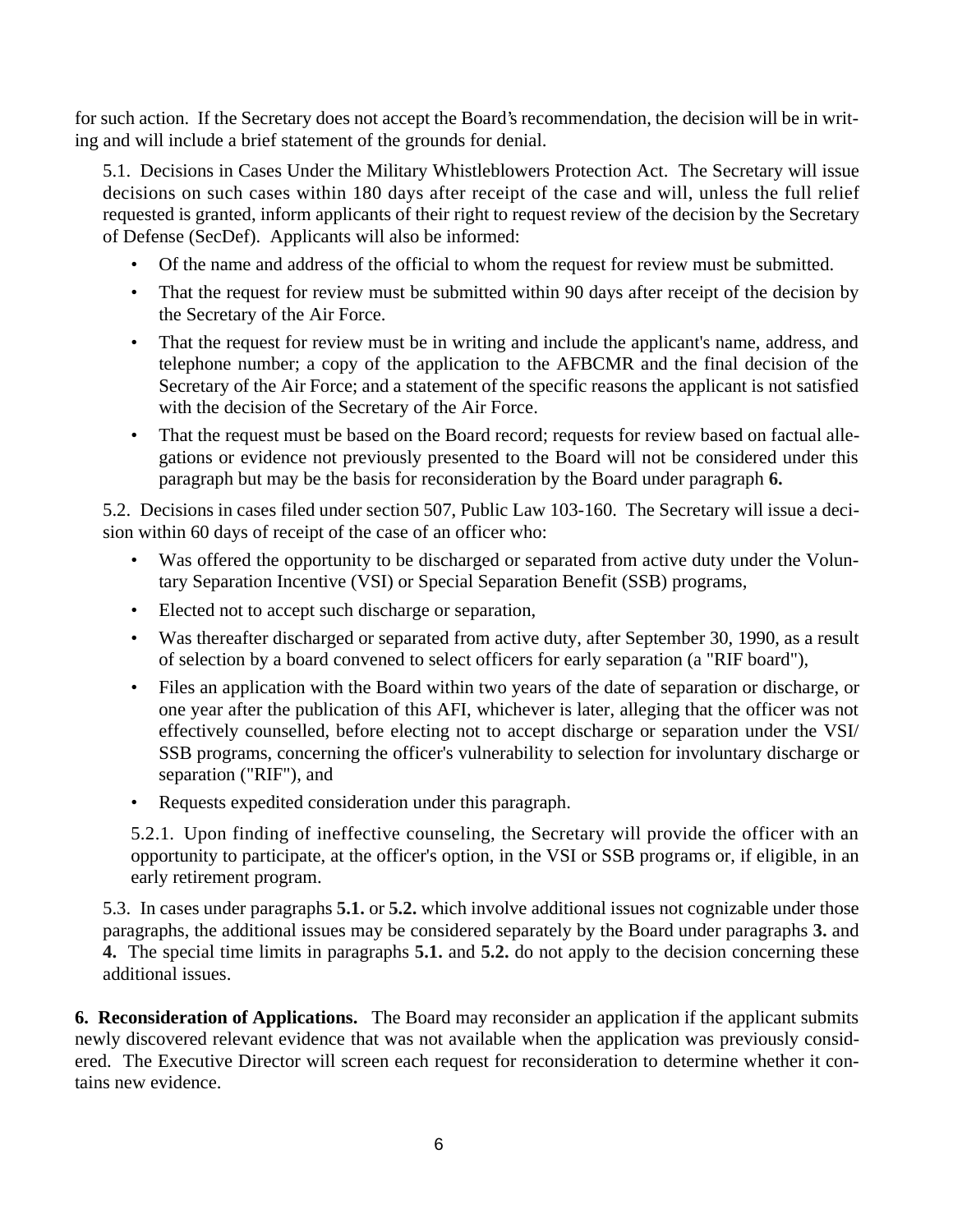6.1. If the request contains new evidence, the Executive Director will refer it to a panel of the Board for a decision. The Board will decide the relevance and weight of any new evidence, whether it was reasonably available to the applicant when the application was previously considered, and whether it was submitted in a timely manner. The Board may deny reconsideration if the request does not meet the criteria for reconsideration. Otherwise the Board will reconsider the application and decide the case either on timeliness or merit as appropriate.

6.2. If the request does not contain new evidence, the Executive Director will return it to the applicant without referral to the Board.

### **7. Action After Final Decision.**

7.1. Action by the Executive Director. The Executive Director will inform the applicant or counsel, if any, of the final decision on the application. If any requested relief was denied, the Executive Director will advise the applicant of reconsideration procedures and, for cases processed under the Military Whistleblowers Protection Act, review by the SecDef. The Executive Director will send decisions requiring corrective action to the Chief of Staff, US Air Force, for necessary action.

7.2. Settlement of Claims. The Air Force is authorized, under 10 U.S.C. 1552, to pay claims for amounts due to applicants as a result of correction of military records.

7.2.1. The Executive Director will furnish the Defense Finance and Accounting Service (DFAS) with AFBCMR decisions potentially affecting monetary entitlement or benefits. DFAS will treat such decisions as claims for payment by or on behalf of the applicant.

7.2.2. DFAS settles claims on the basis of the corrected military record. Computation of the amount due, if any, is a function of DFAS. Applicants may be required to furnish additional information to DFAS to establish their status as proper parties to the claim and to aid in deciding amounts due.

7.3. Public Access to Decisions. After deletion of personal information, AFBCMR decisions will be made available for review and copying at a public reading room in the Washington DC metropolitan area.

### **8. Miscellaneous Provisions.**

- 8.1. At the request of the Board, all Air Force activities and officials will furnish the Board with:
	- All available military records pertinent to an application.
	- An advisory opinion concerning an application. The advisory opinion will include an analysis of the facts of the case and of the applicant's contentions, a statement of whether or not the requested relief can be done administratively, and a recommendation on the timeliness and merit of the request. Regardless of the recommendation, the advisory opinion will include instructions on specific corrective action to be taken if the Board grants the application.

8.2. Access to Records. Applicants will have access to all records considered by the Board, except those classified or privileged. To the extent practicable, applicants will be provided unclassified or nonprivileged summaries or extracts of such records considered by the Board.

8.3. Payment of Expenses. The Air Force has no authority to pay expenses of any kind incurred by or on behalf of an applicant in connection with a correction of military records under 10 U.S.C. 1034 or 1552.